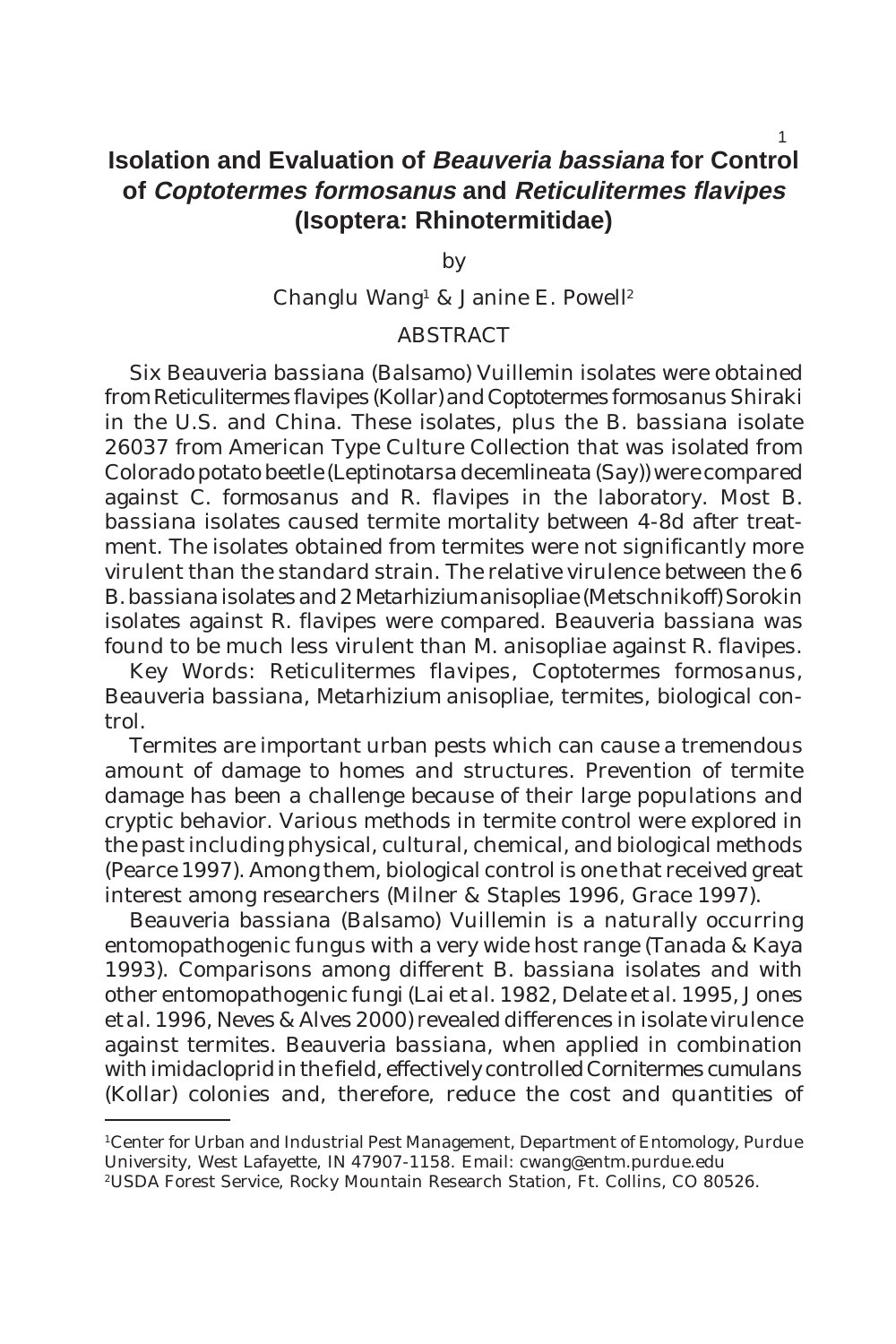chemical insecticide needed for control of termites (Neves & Alves 1999). Based on its pathogenicity, growth characteristics, and safety, *B. bassiana* was suggested for potential use as a biological control agent against termites (Jones *et al.* 1996, Neves & Alves 2000).

*Coptotermes formosanus* Shiraki and *Reticulitermes flavipes* (Kollar) are 2 of the most important urban pests in the U.S. (Snyder 1954, Su & Scheffrahn 1988). In the past there were few studies on pathogens associated from these termites (Zoberi & Grace 1990, Weste *et al.* 2001). In an effort to find more virulent *B. bassiana* isolates for control of these termites, we isolated *B. bassiana* associated with dead termites in Mississippi, U.S. and in Hunan and Guangdong provinces, China. This paper reports results of isolation of new *B. bassiana* isolates from termite cadavers and comparison of their virulence and pathogenicity against *C. formosanus* and *R. flavipes* under various conditions. Comparative virulence between *B. bassiana* isolates and *Metarhizium anisopliae* (Metschnikoff) Sorokin isolates also was studied.

### MATERIALS AND METHODS

**Isolation of Pathogens from Termites.** *Reticulitermes flavipes* was collected from dead trees and stumps in MS, U.S. during 1999-2000. *Coptotermes formosanus* was collected in Hunan and Guangdong provinces, China during 1999-2000. A total of 396 collections of *C. formosanus* and 77 collections of *R. flavipes* were made. The termites along with the nesting material or soil were put in plastic containers and were observed in the laboratory for 1-2 months. The rearing containers were either round or rectangular with or without lids. The size of the containers ranged from 0.03 - 0.07m2. Water was added to the containers every 3-7 days to maintain moisture. The dead termites that appeared in the containers were picked up every 2-4 days and were put in sterile centrifuge vials and stored at –16º C. The bottom of each centrifuge vial was filled (1/3 full) with Drierite™ desiccant (W.A. Hammond Drierite Co. Xenia, OH) to avoid moisture buildup in the centrifuge vials. The dead termites were separated from the dessicant by a piece of sterile filter paper. Isolation of pathogens were conducted within 2 months of collection of the dead termites. Fungal mycelia on the surface of dead termites was touched by a sterile needle and streaked onto potato dextrose agar (Difco, Becton Dickinson and Company) dishes. The dishes were incubated in an unlit incubator (30º C, 82% RH) for 7-14d. Pure cultures were obtained through a series (2- 3) of subcultures of the original inoculation on potato dextrose agar. Pure fungal cultures were deposited in the Fungal Collection, USDA ARS, Southern Regional Research Center, New Orleans, LA. Six isolates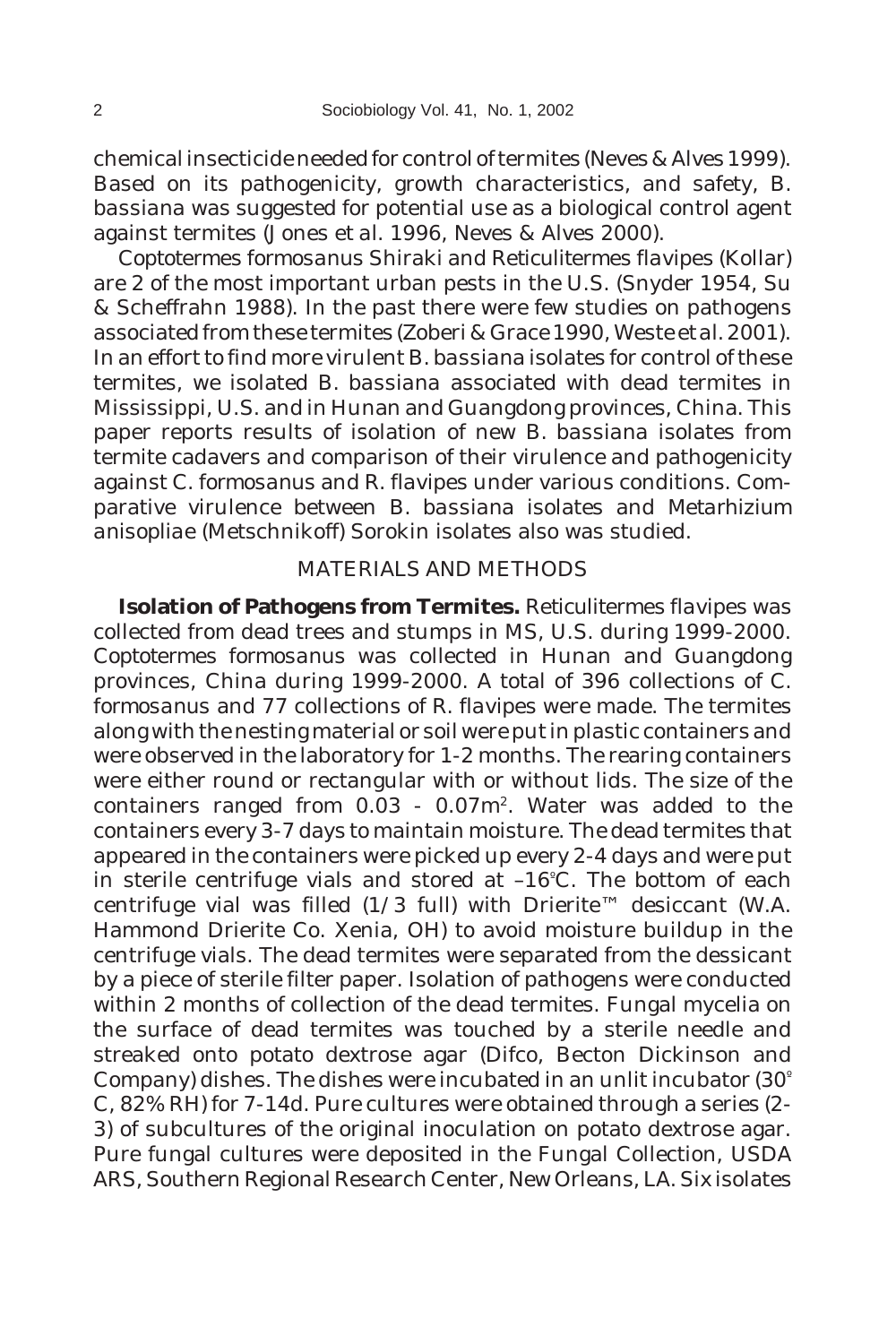of *Beauveria bassiana* and 1 isolate of *M. anisopliae* were obtained from *C. formosanus* and *R. flavipes* (Table 1). The *B. bassiana* isolate 26037 from the American Type Culture Collection, and *M. anisopliae* isolate FI610 from the CSIRO Insect Pathology Culture Collection, Australia were included as standard isolates for comparison purposes. These isolates were previously tested and showed high virulence against termites among other strains of the same fungus (M. Wright, personal communication, Milner *et al.* 1998).

| Fungal species         | Isolate | Source insect of<br>the isolate | Collection site<br>and date                                |  |
|------------------------|---------|---------------------------------|------------------------------------------------------------|--|
| Beauveria bassiana     | 2514    | Coptotermes formosanus          | Guangzhou, Guangdong,<br>China; 19-VIII-1999               |  |
| Beauveria bassiana     | 2554    | Coptotermes formosanus          | Xifengdu village, Chenzhou,<br>Hunan, China; 2-VI-2000     |  |
| Beauveria bassiana     | 2556    | Coptotermes formosanus          | Xiangxiang, Hunan, China;<br>19-V-2000                     |  |
| Beauveria bassiana     | 2557    | Coptotermes formosanus          | Zhujiangqiao village, Chenzhou,<br>Hunan, China; 1-VI-2000 |  |
| Beauveria bassiana     | 2562    | Reticulitermes flavipes         | Stoneville, MS, USA;<br>$1 - 11 - 1999$                    |  |
| Beauveria bassiana     | 2564    | Coptotermes formosanus          | Lumberton, MS, USA;<br>$3 - IV - 2000$                     |  |
| Beauveria bassiana     | 26037   | Leptinotarsa decemlineata (Say) | Ivanka pri Dunaji,<br>Czechoslovakia; VI-1965              |  |
| Metarhizium anisopliae | 2563    | Reticulitermes flavipes         | Stone Co., MS, USA;<br>$X-2000$                            |  |
| Metarhizium anisopliae | FI610   | Coptotermes lacteus (Froggatt)  | Brown mountain, Australia                                  |  |

Table 1. Collection records of B. bassiana and M. anisopliae isolates.

**Preparation of Conidia Suspension.** Cultures of all isolates were grown at 30º C in the dark for 7-14d. Conidia suspensions were made by lightly scraping the fungal culture surface with a sterile "L" shaped cell spreader into a 60ml volume plastic container. The conidia clumps were suspended in 40ml 0.01% Tween 80 (ICI Americas Inc.). The suspensions were agitated for 5 min using a Vortex-Genie 2™ laboratory mixer (Daigger & Co., Inc.) to dissociate conidia clumps. The suspensions were then filtered through 1 layer of cloth  $(36 \times 36 \text{ threads}/\text{cm}^2, \text{threads of})$ 0.3-0.4mm thick) to remove conidia clumps and mycelial debris. Concentrations of the suspensions were determined by counting on a Neubauer hemocytometer under phase-contrast microscopy. Conidia concentrations were diluted to a range of  $1 \times 10^2$  to  $5 \times 10^7$ /ml. Conidia suspensions were stored at 5º C and used within one day of preparation.

**Collection and Preparation of Termites.** *Reticulitermes flavipes* was collected from cardboard bait buried near trees in the field in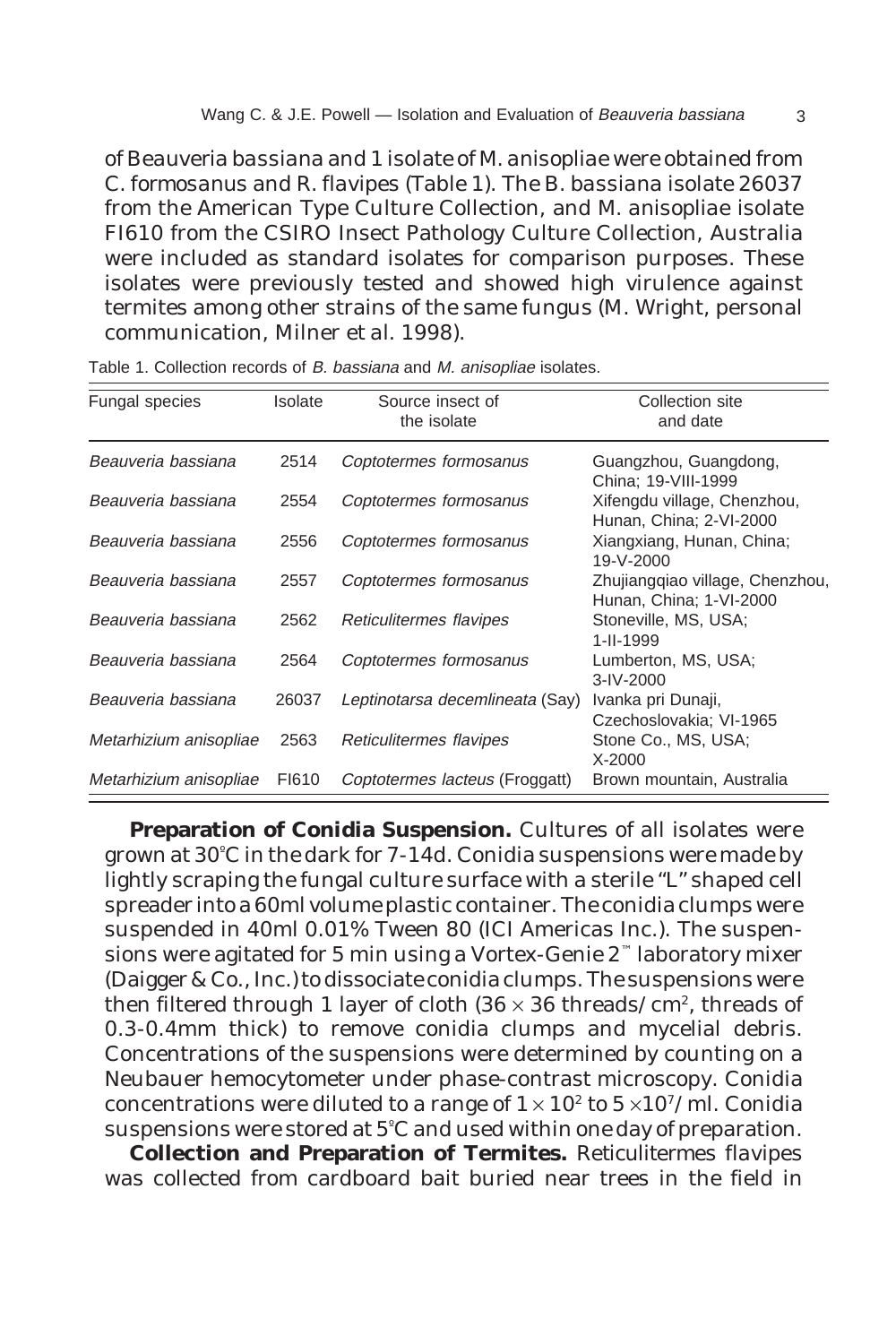Stoneville, MS. *Coptotermes formosanus* was collected from cardboard bait buried in the field in New Orleans, Louisiana. The termite colonies were kept in large plastic containers in the laboratory at room temperature (25-28º C) for 0-3 months. One day prior to testing, termite workers (numbers varied according to experiments) of  $3<sup>rd</sup>$  instar and older were counted and transferred to  $90 \times 15$  mm plastic petri dishes lined with wet filter paper (82cm diameter). Dead and weak termites were replaced with healthy termites immediately before the test. Termite weight was measured in 3 groups of 30 workers by a Sartorius LA 2308 balance (Sartorius North America Inc., New York) 1d before the treatment.

**Experimental Design**. The virulence of the *B. bassiana* and *M. anisopliae* isolates was compared by a randomized complete block design with each block representing a termite colony. Each experiment had a factorial treatment structure. The factors considered were isolates, conidia concentration (rate), and colony. All experimental units were kept in an unlit incubator at 25º C and 82% RH.

Experiment 1. Comparative Virulence of 6 *B. bassiana* Isolates against Individual *C. formosanus* workers in 96-well Plates. This method was proposed by Grace (1994). *Beauveria bassiana* isolates 2554, 2556, 2557, 2562, 2564, and 26037 were tested against *C. formosanus* workers placed individually on filter paper disks (Whatman grade 1 paper) in the wells of disposable flat-bottomed 96-well polystyrene plates (Daigger & Co., Inc). The well size was 7mm in diameter and 11mm deep. A 14-d-old fungal culture grown at 30º C was used. A droplet of 10ul *B. bassiana* conidia suspension was applied by a pipet to the filter paper disk in each well. The concentrations of the conidia suspensions were  $5 \times 10^2$ ,  $1 \times 10^3$ ,  $5 \times 10^3$ ,  $1 \times 10^4$ ,  $1 \times 10^5$ , and  $1 \times 10^6$ / ml. The control was 10ul of 0.01% Tween 80. Each treatment was applied to 3 different colonies of 30 workers. Termite weight of the 3 colonies were (mean  $\pm$  SE): 2.54  $\pm$  0.02, 3.56  $\pm$  0.06, and 3.02  $\pm$  0.04mg per worker, respectively. Termite mortalities were recorded every day for 15d. The criteria for dead termites were lack of movement when prodded by a sterile needle or only slight movement of antennae and legs after probing.

Experiment 2. Virulence of *B. bassiana* Isolate 2556 against Individual *R. flavipes* in 96-well Plates. This experiment was to compare the dose-mortality responses to *Beauveria bassiana* treatment between *C. formosanus* and *R. flavipes*. Similar to Experiment 1, workers of *R. flavipes* were placed individually on filter paper disks in the wells of disposable flat-bottomed 96-well tissue culture plates. A 7-d-old fungal culture grown at 30º C was used. The concentrations of the conidia suspensions were  $2\times10^2,\,5\times10^2,\,1\times10^3,\,5\times10^3,\,1\times10^4,$  and  $1\times10^5/$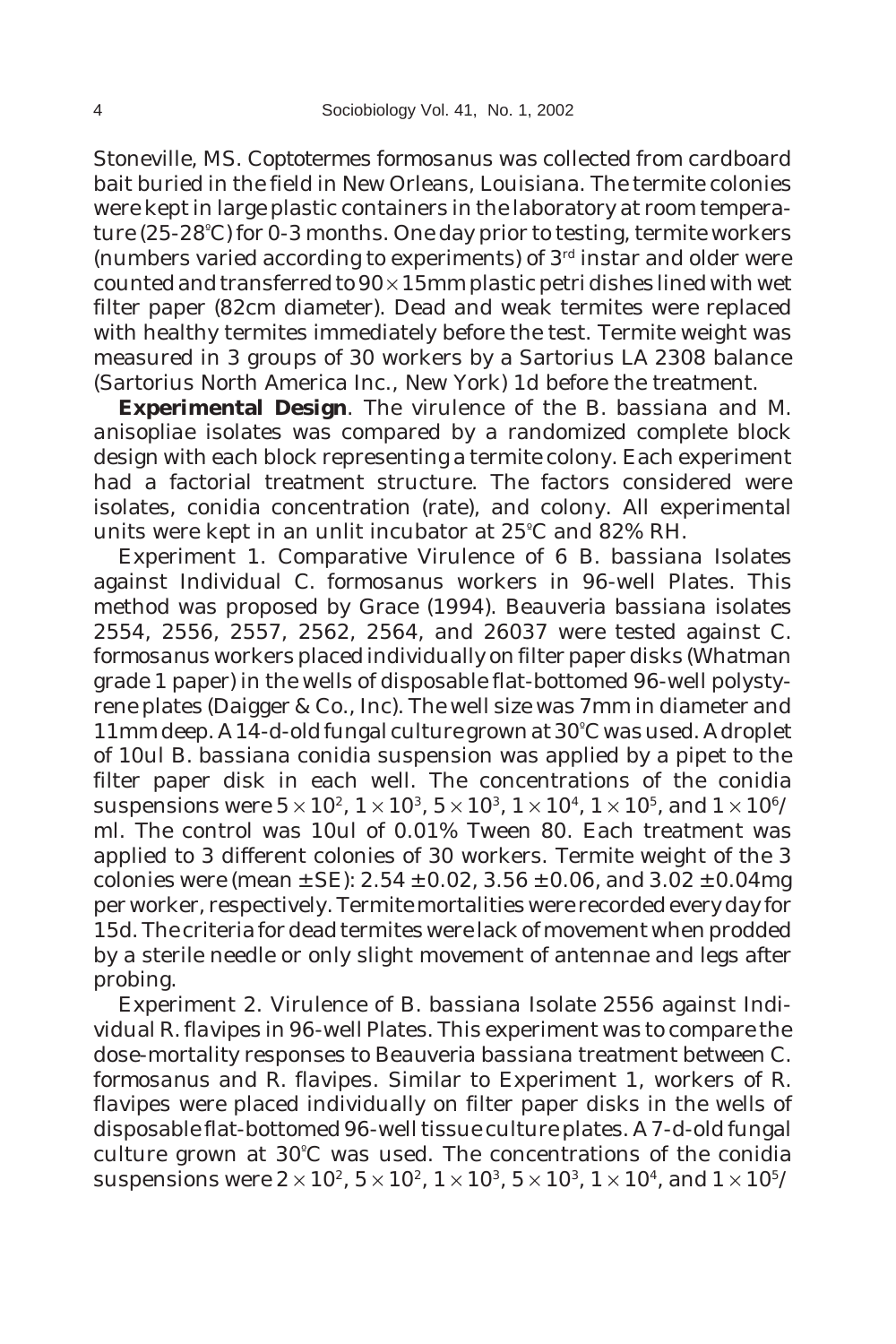ml. Each treatment was applied to 3 different colonies of 30 workers. Termite weight of the 3 colonies were:  $2.45 \pm 0.06$ ,  $2.47 \pm 0.06$ , and 3.10 ± 0.20mg per worker, respectively. Termite mortalities were recorded every day for 14d.

Experiment 3. Comparative Virulence of 6 *B. bassiana* Isolates against Groups of *C. formosanus* in Petri Dishes. The test was conducted in  $50 \times 11$  mm plastic petri dishes with one  $46 \times 1$  mm filter paper disk per dish (Fisher Scientific, Pittsburgh, PA). Six *B. bassiana* isolates were tested at the rate of  $1 \times 10^7$ /ml equivalent to  $6 \times 10^5$ /cm<sup>2</sup> expressed by number of conidia per cm<sup>2</sup> of the filter paper. A 14-d-old fungal culture grown at 30º C was used. One-ml of conidia suspension was applied to the filter paper evenly in 10-15 drops. Thirty termite workers were then added to each petri dish. Each treatment was applied to 4 different colonies. Termite mortality was recorded at 14d.

Experiment 4. Comparative Virulence of the 7 *B. bassiana* Isolates against Groups of *R. flavipes* in Containers with Vermiculite/Sand Medium. The test was conducted in round plastic containers of 5.1cm diameter by 3.5cm high. A southern yellow pine (*Pinus* sp.) block (1.9  $\times$  1.9  $\times$  1.9 cm) was buried at the center of the each container. Then each container was filled with 30cm3 *B. bassiana* treated medium. The medium was composed of vermiculite:sand:conidia suspension at 16:14:9 by volume. A 13-d-old fungal culture grown at 30º C was used. The concentration of the *B. bassiana* conidia suspension was  $4 \times 10^{7}$ / ml equivalent to  $1.2 \times 10^{7}/\text{cm}^3$  in the medium. The medium was mixed with *B. bassiana* suspension thoroughly by a sterile plastic stick. The medium in the control was mixed with 0.01% Tween 80. Eighty *R. flavipes* workers were added to each container. Each treatment was applied to 4 different colonies. Termite mortality was recorded at 20d.

Experiment 5. Comparative Virulence of the 6 *B. bassiana* Isolates and 2 *M. anisopliae* Isolates against Groups of *R. flavipes* in Containers with Vermiculite/Sand Medium. Similar to Experiment 4, 6 isolates of *B. bassiana* and 2 isolates of *M. anisopliae* were tested against *R. flavipes* in containers with vermiculite and sand rearing medium. The treatment rate was  $1 \times 10^7$ /ml equivalent to  $3 \times 10^6$ /cm<sup>3</sup>. This rate was lower than Experiment 4 because preliminary tests showed *M. anisopliae* would cause 50-100% termite mortality at this rate. Each treatment was applied to 4 colonies. Eighty *R. flavipes* workers were added to each container. *Beauveria bassiana* conidia were harvested from an 8-d-old culture at 30º C. *Metarhizium anisopliae* conidia were harvested from an 11-d-old culture. Termite mortality was recorded at 22d.

Statistical Analysis. For tests on individual termites, the median lethal dose causing 50% mortality  $(LD_{50})$  and their 95% fiducial limits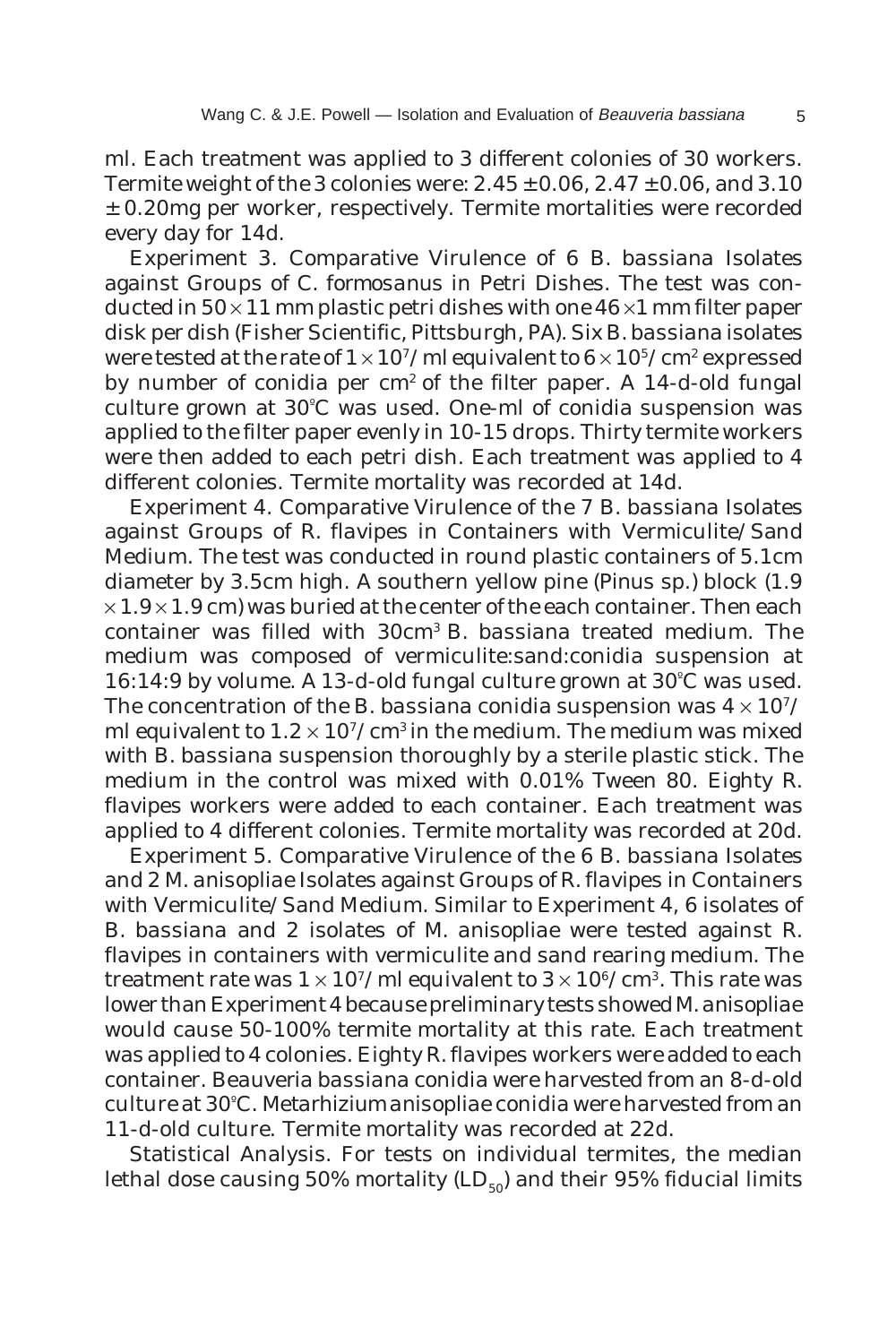(FL) were determined by probit regression analysis (PROC PROBIT) (SAS Institute 2000). The criteria for a significant difference was nonoverlapping fiducial limits of the LD50 values. Mortality data in experiments 3-5 were transformed (arcsine of the square root) and analyzed using Analysis of Variance (ANOVA) for comparison among isolates. PROC MIXED in the SAS software was used (SAS Institute 2000). Means were compared by the Least Significant Difference (LSD) after ANOVA (SAS Institute 2000). One-tailed tests were used for comparisons between isolates and control. Two-tailed tests were used for comparisons among isolates.

#### RESULTS

Comparative Virulence of the 6 *B. bassiana* Isolates against Individual *C. formosanus* and *R. flavipes* in 96-Well Plates. *Coptotermes formosanus* treated with *B. bassiana* began to exhibit mortality at 4-5d after treatment (Fig. 1). The time-mortality response curves showed that the mortality of the termites caused by *B. bassiana* plateaued at 5- 9d for all tested isolates, with higher rates plateauing faster than lower rates. Most of the *C. formosanus* mortality caused by *B. bassiana* occurred between 4-8d. The dose-response patterns of the 6 strains are similar. Comparison of the LD $_{50}$  values of different isolates did not show any significant differences among the isolates with available  $LD_{50}$  values (Table 2). In Experiment 2, individual *R. flavipes-*treated *B. bassiana* 2556 showed similar time-response curves as *C. formosanus* (Fig. 2). *Reticulitermes flavipes* began to exhibit mortality at 4d after treatment. The LD<sub>50</sub> of one colony (weight per worker:  $3.1 \pm 0.2$  mg) at 10 d was 31 (FL: 5-100). Estimates on LD<sub>50</sub> of the other 2 colonies were not available because of lack of fit to the probit regression model (*P* < 0.05).

Comparative Virulence of 6 *B. bassiana* Isolates against Groups of *C. formosanus* in Petri Dishes. At the rate of  $1 \times 10^7$ /ml, all of the *B*. *bassiana* isolates except 2556 caused significantly higher mortality to *C. formosanus* than control (*F* = 8.2; df = 6, 18; *P* < 0.01) (*P* < 0.10, LSD) (Fig. 3). Isolate 2556 was significantly less virulent than isolates 2554, 2557, 2562, and 26037. Isolate 2564 was less virulent than isolates 26037 (*P* < 0.05, LSD).

Comparative Virulence of 7 *B. bassiana* Isolates against Groups of *R. flavipes* in Containers with Vermiculite/Sand Medium. At a rate of 1.2 × 107/cm3, all *B. bassiana* isolates except 2557 and 2564 caused significant mortality to *R. flavipes* after 20 d ( $F = 2.4$ ; df = 7, 21;  $P = 0.05$ ) (*P* < 0.10, LSD) (Fig. 4). There was not significant differences among the isolates (*P* > 0.05, LSD).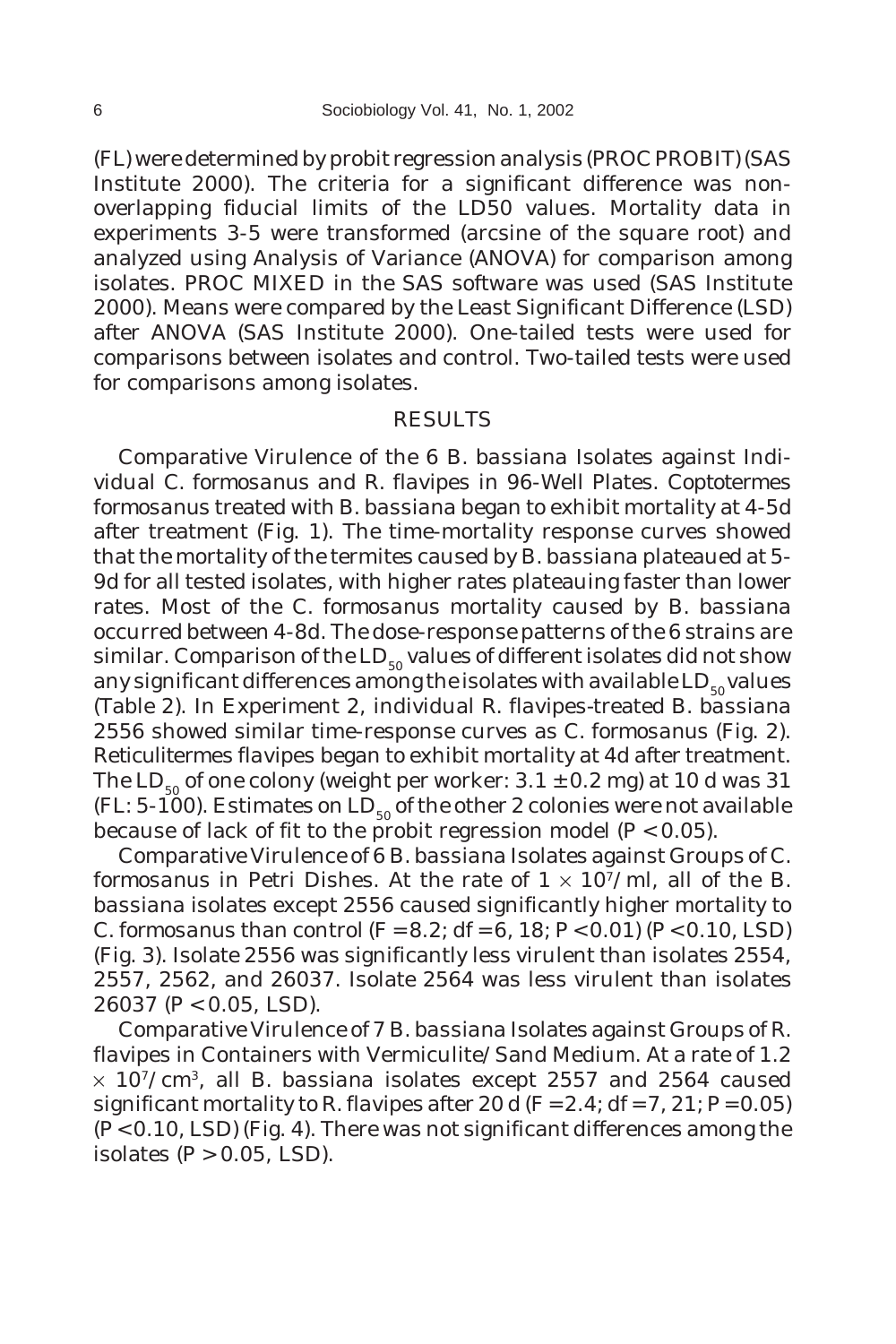Comparative Virulence of the 6 *B. bassiana* Isolates and 2 *M. anisopliae* isolates against Groups of *R. flavipes* in Containers with Vermiculite/Sand Medium. None of the 6 *B. bassiana* isolates caused significant mortality to *R. flavipes* at a rate of  $3 \times 10^6 / \text{cm}^3$  (*F* = 32.3; df = 8, 24; *P* < 0.01) (*P* > 0.10, LSD). Whereas both of the *M. anisopliae* isolates caused significantly higher mortality of *R. flavipes* than the *B. bassiana* isolates (*P* < 0.05, LSD) (Fig. 5).



Fig.1. Effect of 6 B. bassiana isolates against individual C. formosanus in 96-well plates. Mean of 3 colonies with 30 workers in each colony. The rate is the number of conidia per termite.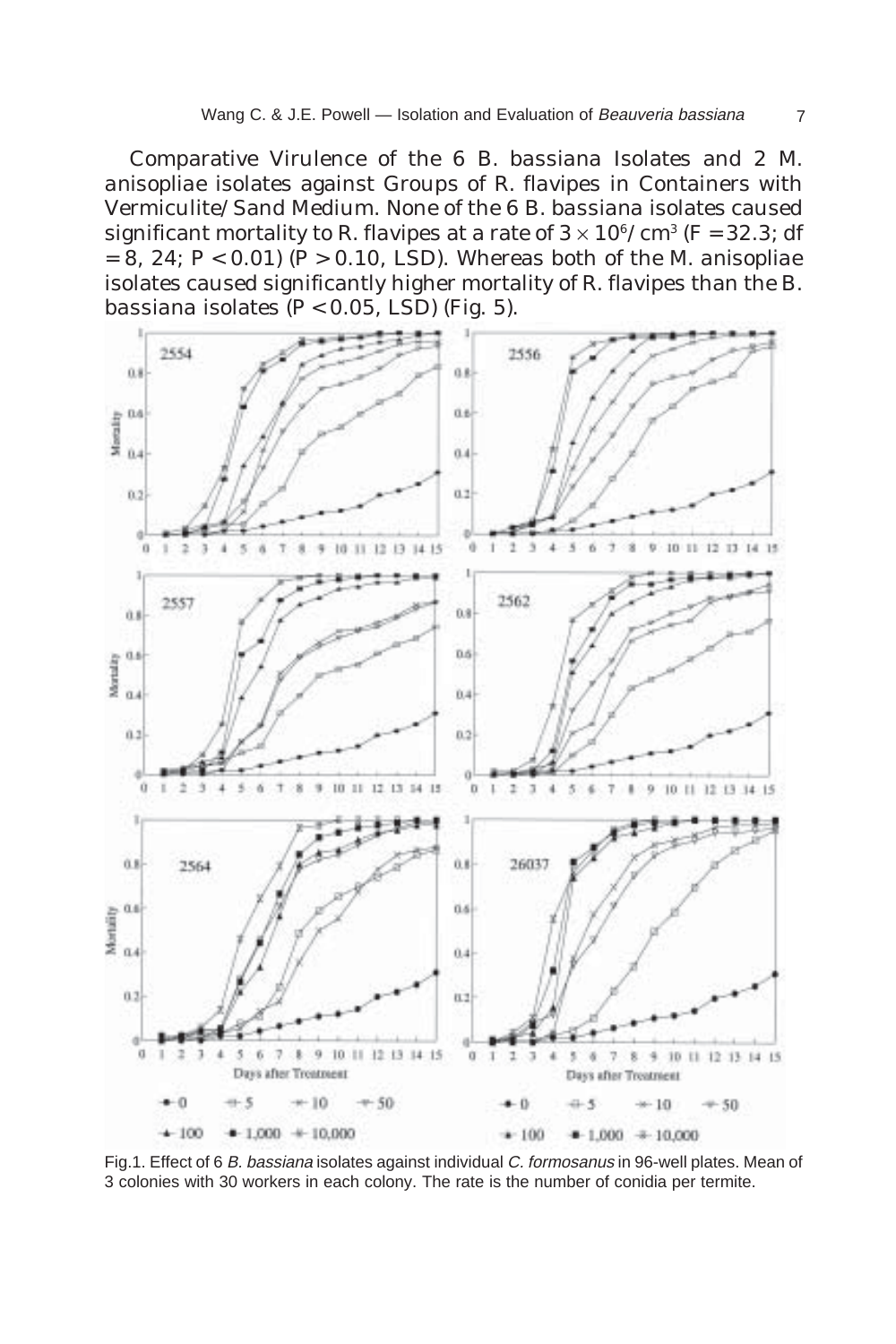| Colony         | Isolate <sup>1</sup> | $LD_{\epsilon_0}$ (mean and<br>95% fiducial limit) | n | Slope | SE of<br>Slope | $\chi^2$ | P      |
|----------------|----------------------|----------------------------------------------------|---|-------|----------------|----------|--------|
| 1              | 2554                 | $1(0-3)$                                           | 7 | 0.72  | 0.24           | 9.0      | < 0.01 |
|                | 2562                 | $2(0-4)$                                           | 7 | 1.46  | 0.5            | 8.4      | < 0.01 |
|                | 26037                | $2(0-4)$                                           | 7 | 1.24  | 0.37           | 11.2     | < 0.01 |
| $\overline{2}$ | 2562                 | 33 (11-76)                                         | 7 | 0.81  | 0.15           | 30.7     | < 0.01 |
|                | 2564                 | 27 (1-145)                                         | 7 | 0.88  | 0.23           | 15.2     | < 0.01 |
| 3              | 2556                 | $1(0-5)$                                           | 7 | 1.28  | 0.34           | 14.1     | < 0.01 |
|                | 2557                 | $15(5-23)$                                         | 7 | 1.12  | 0.23           | 24       | < 0.01 |
|                | 2562                 | $9(3-16)$                                          | 7 | 1.11  | 0.23           | 22.8     | < 0.01 |
|                | 2564                 | $3(0-36)$                                          | 7 | 0.50  | 0.17           | 8.2      | < 0.01 |

Table 2. LD<sub>50</sub> (conidia/termite) and their 95% fiducial limits of 6 B. bassiana isolates against individual C. formosanus in 96-well plates.

Only those isolations with good fit of the probit model are included.



Fig. 2. Effect of B. bassiana isolate 2556 against individual R. flavipes in 96-well plates. Mean of 3 colonies with 30 workers in each colony. The rate is the number of conidia per termite.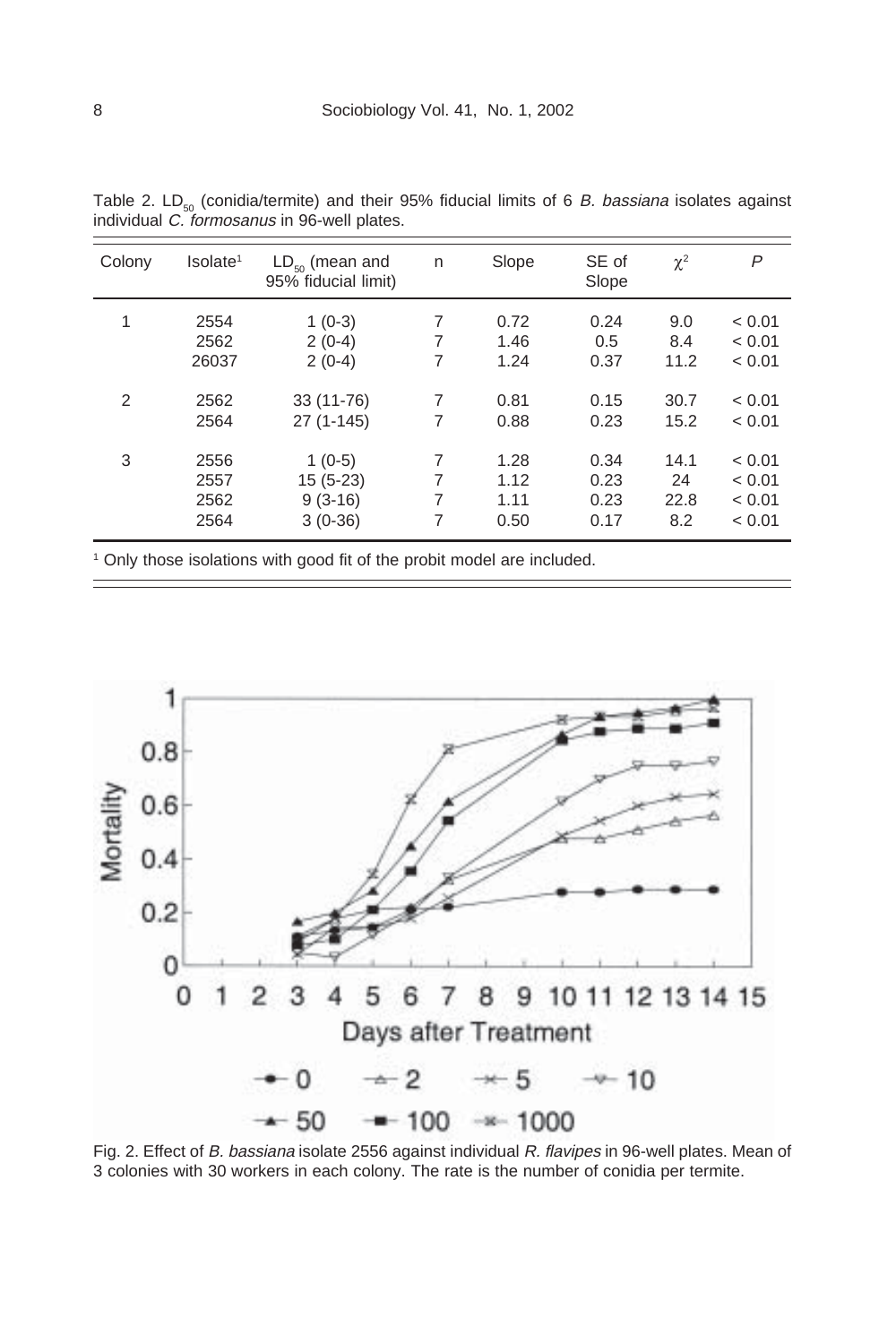

Fig. 3. Comparative virulence of B. bassiana isolates against C. formosanus in petri dishes at the rates of  $1 \times 10^7$ /ml. Bars with different same-case letters are significantly different ( $P < 0.05$ , LSD). Mean  $\pm$  SE of 4 colonies with 30 workers in each colony.



Fig. 4. Comparative virulence of 7 B. bassiana isolates against R. flavipes in containers with vermiculite/sand medium at a rate of 1.2  $\times$  107/cm<sup>3</sup>. Bars with different letters are significantly different ( $P < 0.05$ , LSD). Mean  $\pm$  SE of 4 colonies with 80 workers in each colony.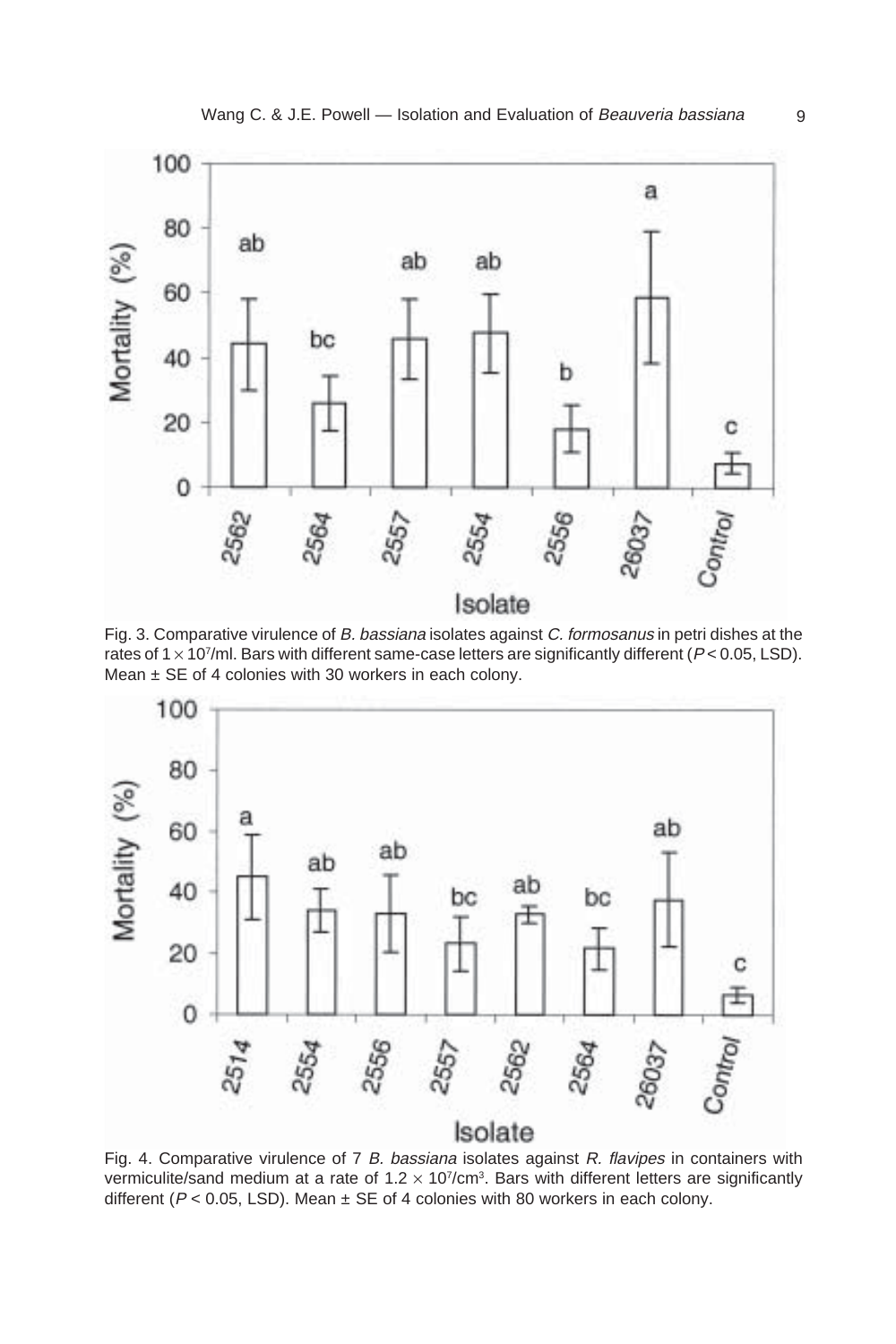

Fig. 5. Comparative virulence of B. bassiana and M. anisopliae against R. flavipes in containers with rearing medium at a rate of  $3 \times 10^6$ /cm<sup>3</sup>. Bars with different letters are significantly different  $(P < 0.05$ , LSD). Mean  $\pm$  SE of 4 colonies with 80 workers in each colony.

#### DISCUSSION

Results from bioassays of individual termites in 96-well plates showed that all of the *B. bassiana* isolates were highly virulent against *C. formosanus*. However, they showed much lower virulence against termites in petri dish tests with groups of termites. In petri dish assays against *C. formosanus*, 1 ml of conidia solution per dish at a rate of 1  $\times$  10<sup>7</sup>/ml or 6  $\times$  10<sup>5</sup>/cm<sup>2</sup> caused less than 50% mortality (corrected by Abbott (1925)). Bioassays of *B. bassiana* in round containers filled with medium and a conidia concentration of  $3 \times 10^6/\text{cm}^3$  did not cause significant mortality of *R. flavipes*. Termites reared in treated petri dishes and round containers filled with medium walked freely and therefore were constantly in direct contact with *B. bassiana*. The much lower virulence to groups of termites versus individual termites relates to the social behavior of termites (Boucias *et al.* 1996). As indicated by a previous study, termite-grooming behavior can effectively remove fungal conidia from the termite body (Lai 1977). Therefore, individual termite bioassays with pathogens produced abnormally higher results of efficacy and should not be used for testing microbial pest control agents on termites.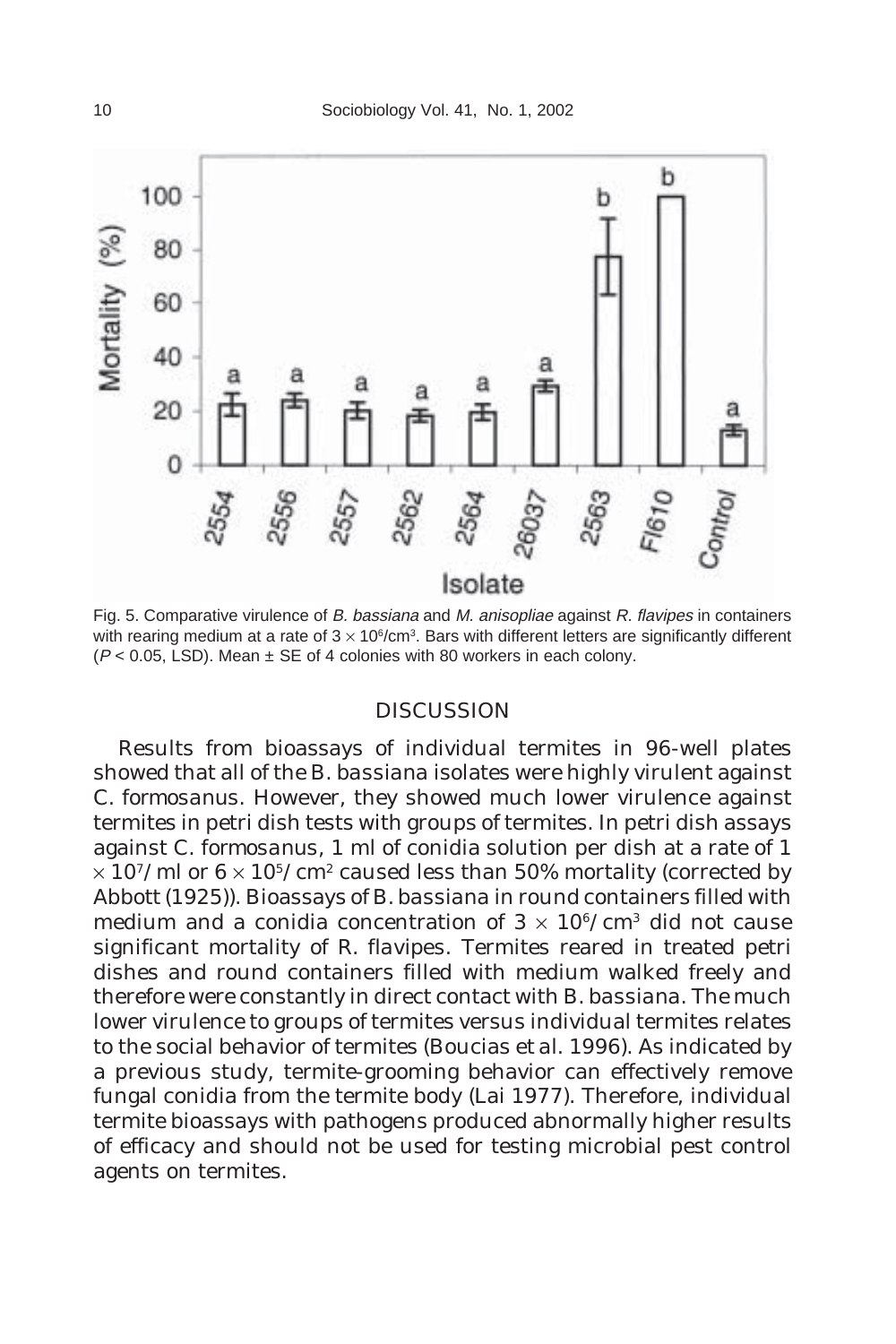Fungal isolates associated with termites are suggested to likely be more virulent than isolates obtained from other hosts (Milner & Staples 1996). Based on our tests with the isolates obtained from dead termites, none of the 6 newly isolated strains from termites were more virulent than the standard isolate. The best possible reason is that the isolates from termites might represent saprophytic isolates that existed in the termite-nesting environment and grew on dead termites. Wells *et al.* (1995) only found slight differences in virulence between *B. bassiana* isolates from Isoptera and those from other insect orders. Almeida *et al.* (1997) found that *B. bassiana* isolates from termites were more virulent than isolates obtained from soil samples. High virulence and pathogenicity is essential for *B. bassiana* to control termites. Until now, little effort has been devoted to explore more virulent isolates obtained from termites (Zoberi & Grace 1990, Almeida *et al.* 1997). Hence, isolation of pathogens from termites, especially naturally dead termites, should be further studied.

This study showed that *B. bassiana* was much less virulent to termites than *M. anisopliae*. Similar results were recorded by Lai *et al.* (1982) and Delate *et al.* (1995). Research conducted in Australia also revealed *M. anisopliae* to be the most effective fungal pathogen to termites (Milner *et al.* 1998). *Metarhizium anisopliae* is easy to mass produce and has been successful in field colony control of mound building termites (Milner & Staples 1996). These results suggest that *M. anisopliae* might be a more promising pathogen than *B. bassiana* for practical control of termites. However, contrary results were reported from studies in Brazil. Neves and Alves (2000) found no significant difference in virulence between the most virulent *M*. *anisopliae* isolate and the most virulent *B. bassiana* isolate against a mound termite, *Cornitermes cumulans* (Kollar). Almeida *et al.* (1997) found that the most virulent *B. bassiana* isolate was more virulent than *M. anisopliae* against a termite, *Heterotermes tenuis* (Hagen). Based on these studies, further exploration is warranted for more virulent *B. bassiana* isolates for control of *R. flavipes* and *C. formosanus*.

### ACKNOWLEDGMENTS

We thank Hunan Academy of Forestry and Guangdong Entomological Institute, China, for cooperation in collecting termites in China. We are grateful to Maren Klich and Maureen Wright for identification of the fungal isolates; Richard Milner for providing one *M. anisopliae* strain; Maureen Wright, Weste Osbrink, Joseph Mulrooney, and Douglas Streett for reviewing an earlier draft of this manuscript; and Fannie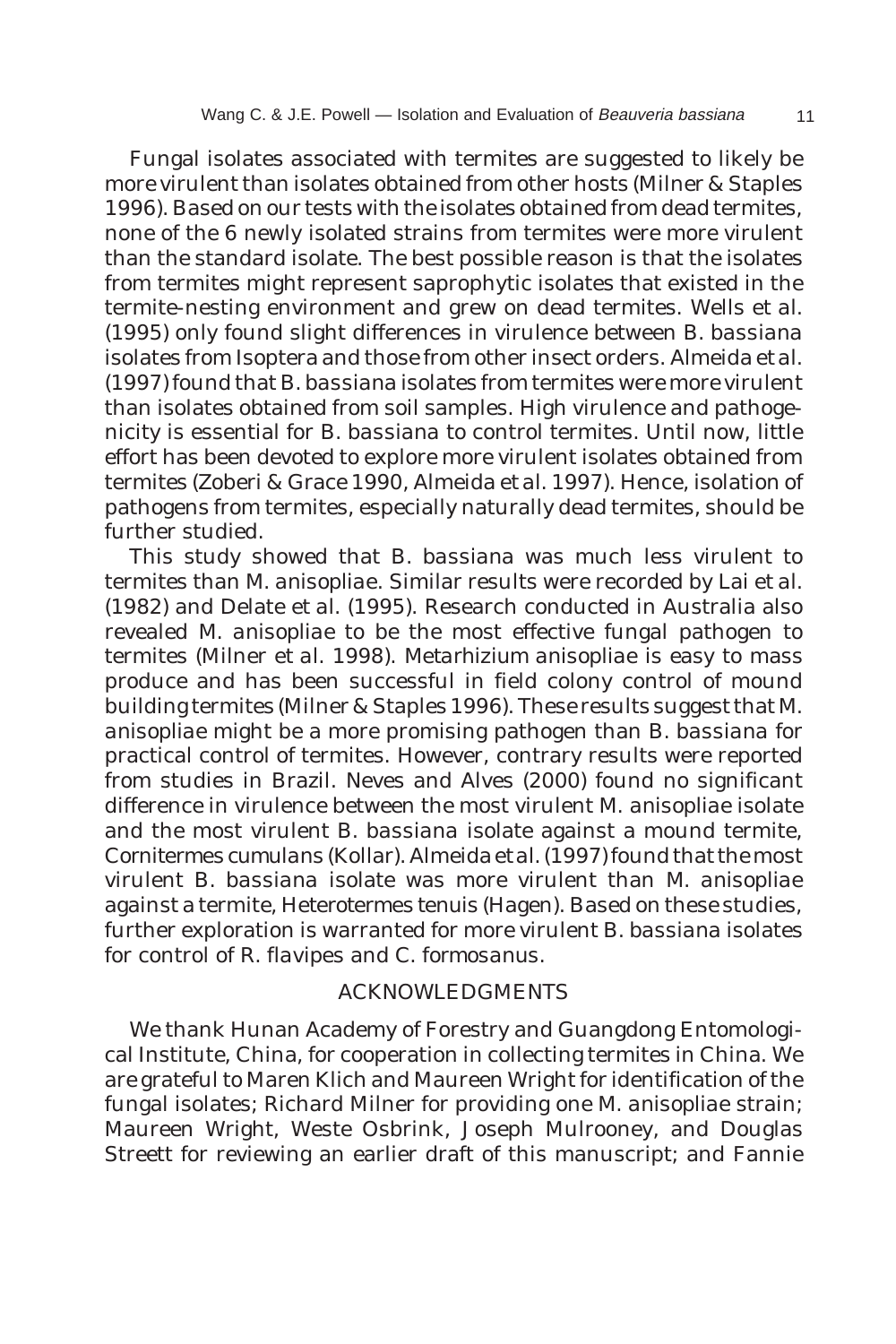Williams for technical assistance with bioassays. This research was supported by the USDA, Agricultural Research Service.

### REFERENCES

- Abbott, W.S. 1925. A method of computing the effectiveness of an insecticide. J. Econ. Entomol. 18: 265-267.
- Almeida, J. E. M., S. B. Alves & R. M. Pereira 1997. Selection of *Beauveria* spp. isolates for control of the termite *Heterotermes tenuis* (Hagen 1858). J. Appl. Ent. 121: 539-543.
- Boucias, D.G., C. Stokes, G. Storey & J. Pendland 1996. Effect of imidacloprid on both the termite, *Reticulitermes flavipes* and its interaction with insect pathogens. Pfanzenshutz-Natrichten Bayer 49:103-144.
- Delate, K.M., J.K. Grace & C.H.M. Tome 1995. Potential use of pathogenic fungi in baits to control the Formosan subterranean termite (Isoptera: Rhinotermitidae). J. Appl. Ent. 119: 429-433.
- Grace, J.K. 1994. Protocol for testing effects of microbial pest control agents on nontarget subterranean termites (Isoptera: Rhinotermitidae). J. Econ. Entomol. 87: 269-274.
- Grace, J.K. 1997. Biological control strategies for suppression of termites. J. Agric. Entomol. 14: 281-289.
- Jones, W.E., J.K. Grace & M. Tamashiro 1996. Virulence of seven isolates of *Beauveriabassiana* and *Metarhizium anisopliae* to *Coptotermes formosanus* (Isoptera: Rhinotermitidae). Environ. Entomol. 25: 481-487.
- Lai, P.Y. 1977. Biology and ecology of the Formosan subterranean termite, *Coptotermes formosanus,* and its susceptibility to the entomogenous fungi *Beauveria bassiana* and *Metarhizium anisopliae*. Ph.D. dissertation. University of Hawaii, Honolulu.
- Lai, P.Y., M. Tamashiro & J.K. Fujii 1982. Pathogenicity of six strains of entomogenous fungi to *Coptotermes formosanus*. J. Invertebr. Pathol. 39: 1-5.
- Milner, R.J.& J.A. Staples 1996. Biological control of termites: results and experiences within a CSIRO project in Australia. Biocontrol Science and Technology 6: 3-9.
- Milner, R.J., J.A. Staples & G.G. Lutton 1998. The selection of an isolate of the hyphomycete fungus, *Metarhizium anisopliae*, for the control of termites in Australia. Biological Control 11: 240-247.
- Neves, P.J. & S.B. Alves. 1999. Associated control of *Cornitermes cumulans* (Kollar 1832) (Isoptera: Termitidae) with *Metarhizium anisopliae*, *Beauveria bassiana* and imidacloprid. Scientia Agricola 56: 305-311.
- Neves, P.J. & S.B. Alves 2000. Selection of *Beauveria bassiana* (Bals.) Vuill. and *Metarhizium anisopliae* (Metsch.) Sorok. strains for control of *Cornitermes cumulans* (Kollar). Brazilian Archives of Biology and Technology 43: 373-378.
- Pearce, M.J. 1997. Termites: biology and pest management. CAB international, New York, NY.
- SAS Institute. 2000. SAS OnlineDoc®, Version 8. SAS Institute, Cary, NC.